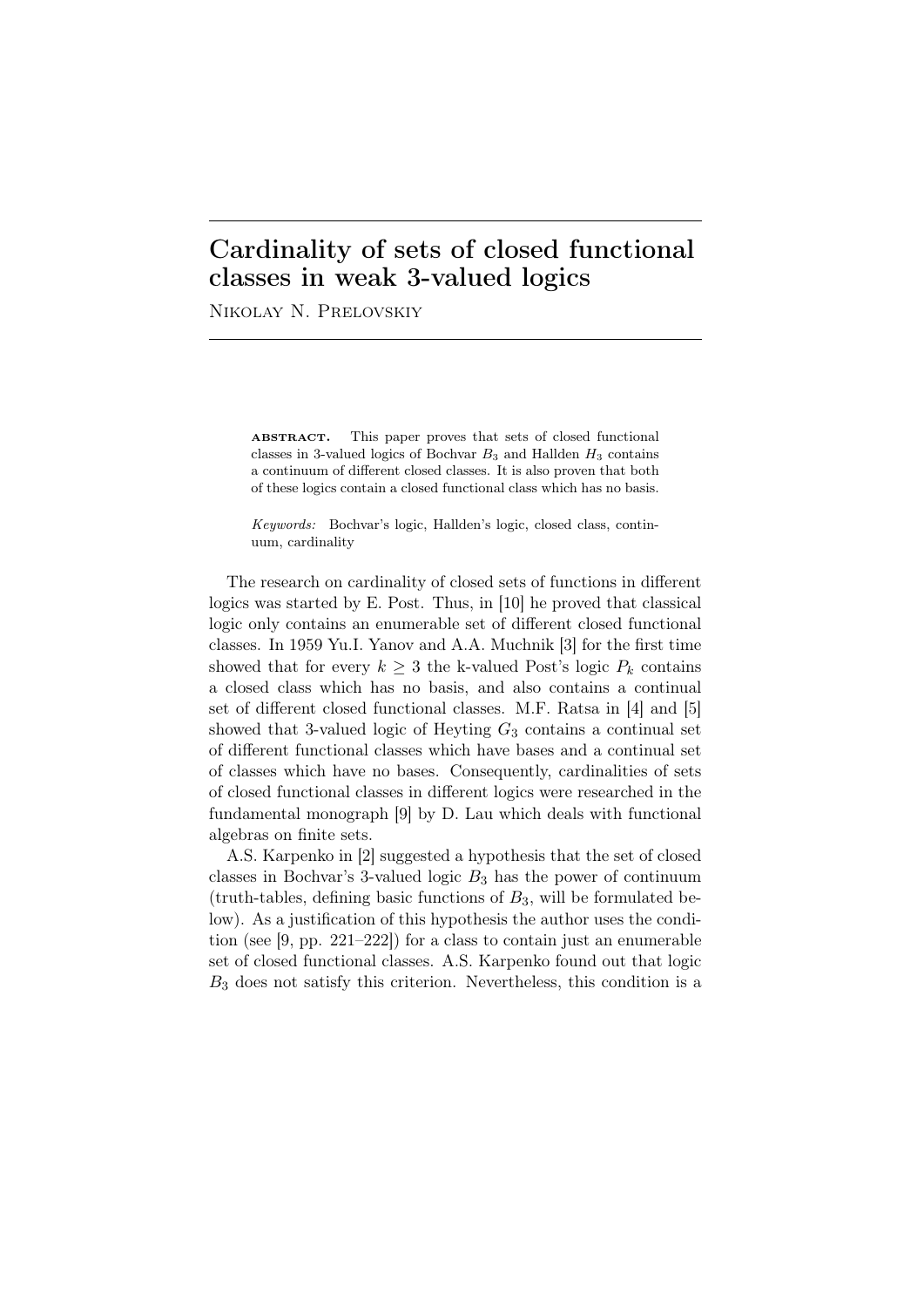sufficient but not necessary one. Despite this argument, we cannot conclude that the set of closed classes in  $B_3$  is continual.

Thus, the question on cardinality of the set of closed classes in *B*<sup>3</sup> remained open until now. It was also unknown, whether there are functional classes in  $B_3$  (id est logics weaker, than  $B_3$  itself) which contain continual sets of closed classes. In this paper the author gives positive answers to these questions, and the answer to the latter may also be viewed as an answer to the former of them. In particular, as 3-valued Hallden's logic *H*<sup>3</sup> which was first studied in [8] contains (as shown below) a continual set of different closed classes, and as  $H_3$  is precomplete in  $B_3$  (this fact was proven by V.K. Finn in  $[6]$ , the set of closed classes in  $B_3$  is continual.

Let us formulate a series of corresponding theorems and prove them. For this purpose we shall use the slightly modified strategy of Yu.I. Yanov and A.A. Muchnik.

Below we shall use basic functions of *B*3, defined by the following truth-tables:

|                                |               |                                |               |               |               | Ŧ<br>—                  |               |               | $\boldsymbol{x}$ | $\boldsymbol{x}$ |
|--------------------------------|---------------|--------------------------------|---------------|---------------|---------------|-------------------------|---------------|---------------|------------------|------------------|
|                                |               | $\frac{1}{2}$                  |               |               |               | $\pm$<br>$\overline{2}$ |               |               |                  |                  |
| $\mathbf{1}$<br>$\overline{2}$ | $\frac{1}{2}$ | $\mathbf{1}$<br>$\overline{2}$ | $\frac{1}{2}$ | $\frac{1}{2}$ | $\frac{1}{2}$ | $\frac{1}{2}$           | $\frac{1}{2}$ | $\frac{1}{2}$ | $\frac{1}{2}$    | $\frac{1}{2}$    |
|                                |               | ភ                              |               |               |               | T<br>$\overline{2}$     |               |               |                  |                  |

Theorem 1. *The set of closed classes in B*<sup>3</sup> *contains a class, which has no basis.*

PROOF. Let us consider a sequence

$$
S = f_0, f_1(x_1), f_2(x_1, x_2), \dots
$$

of functions  $f_i(x_1, ..., x_i)$  of 3-valued Post logic  $P_3$  for  $i \in \{0, 1, 2, ...\}$ , satisfying the following conditions:

$$
f_0 \equiv 0;
$$
  

$$
f_i(x_1, ..., x_i) = \begin{cases} 1 & \text{if } x_1 = ... = x_i = \frac{1}{2}; \\ 0 & \text{otherwise.} \end{cases}
$$

First of all, it is necessary to demonstrate that all the functions  $f_i(x_1, \ldots, x_i)$  are in  $B_3$ . For this purpose it is sufficient to observe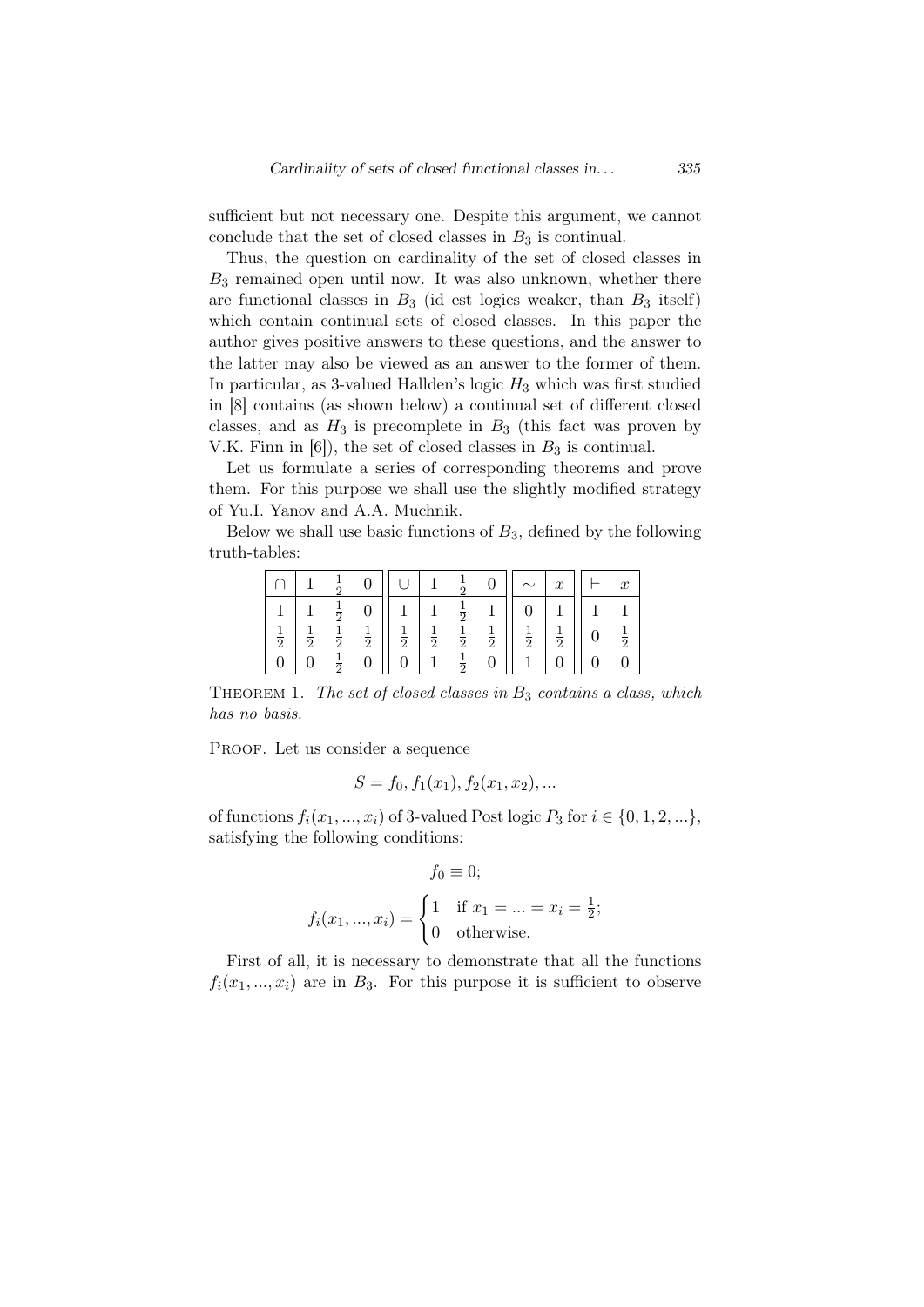that the constant  $0$  is in  $B_3$  and may be expressed with, for example, a formula *⊢*  $x \cap \neg r$ , and to express the rest of the functions  $f_i(x_1, \ldots, x_i)$  for every  $i > 0$  with formulas:

$$
\sim\vdash x_1 \cap \sim \vdash \sim x_1 \cap \ldots \cap \sim \vdash x_i \cap \sim \vdash \sim x_i.
$$

It is worth mentioning that the formula *∼⊢ x∩ ∼⊢∼ x* represents the Rosser–Turquette operator (*J*-operator) for the value  $\frac{1}{2}$  in  $B_3^1$ . So, the formula, expressing functions  $f_i(x_1, ..., x_i)$ , may be simplified with the use of *J*-operator for the value  $\frac{1}{2}$  just as follows:

$$
J_{\frac{1}{2}}(x_1) \cap \ldots \cap J_{\frac{1}{2}}(x_i).
$$

Let  $\mathfrak{M}(S)$  be a class generated by the set of functions

$$
\{f_0, f_1(x_1), f_2(x_1, x_2), \ldots\} \subset B_3
$$

by renaming variables without identifying them. This class is a closed one. Let us also assume that  $\mathfrak{M}(S)$  has a basis. In this case, there is a function  $f'$  that is obtained from function  $f_{n_0}(x_1, ..., x_{n_0})$ through renaming variables for which the number  $n_0$  is minimal. Then we have two cases:

1. The basis contains at least one more function  $f''$  corresponding to a function  $f_{n_1}(x_1, ..., x_{n_1})$  with  $n_1 > n_0$ . As  $f_{n_0}(x_1, ..., x_{n_0})$  may be obtained from  $f_{n_1}(x_1, ..., x_{n_1})$  by identifying some of the variables  $x_1, \ldots, x_{n_1}$ , the function  $f'$  may be expressed through  $f''$ , and this contradicts to the definition of a basis.

2. The basis consists of a single function *f ′* . In this case no other function  $f_n$  for  $n > n_0$  can be expressed with  $f'$ , as  $f_{n_0}(\ldots, f_{n_0}, \ldots) \equiv$ 0, that leads to a contradiction again.  $\Box$ 

Theorem 2. *There is a closed class with an enumerable basis in B*3*.*

PROOF. To prove the theorem we shall consider a sequence

$$
S = f_2(x_1, x_2), f_3(x_1, x_2, x_3), \dots
$$

<sup>&</sup>lt;sup>1</sup>RosserTurquette operators  $J_1(x)$  =*⊢ x*,  $J_{\frac{1}{2}}(x)$  =∼*⊢ x*∩ ~*⊢*  $\sim$  *x* and  $J_0(x) = \vdash \sim x$  for  $B_3$  were for the first time constructed by V.K. Finn in [7].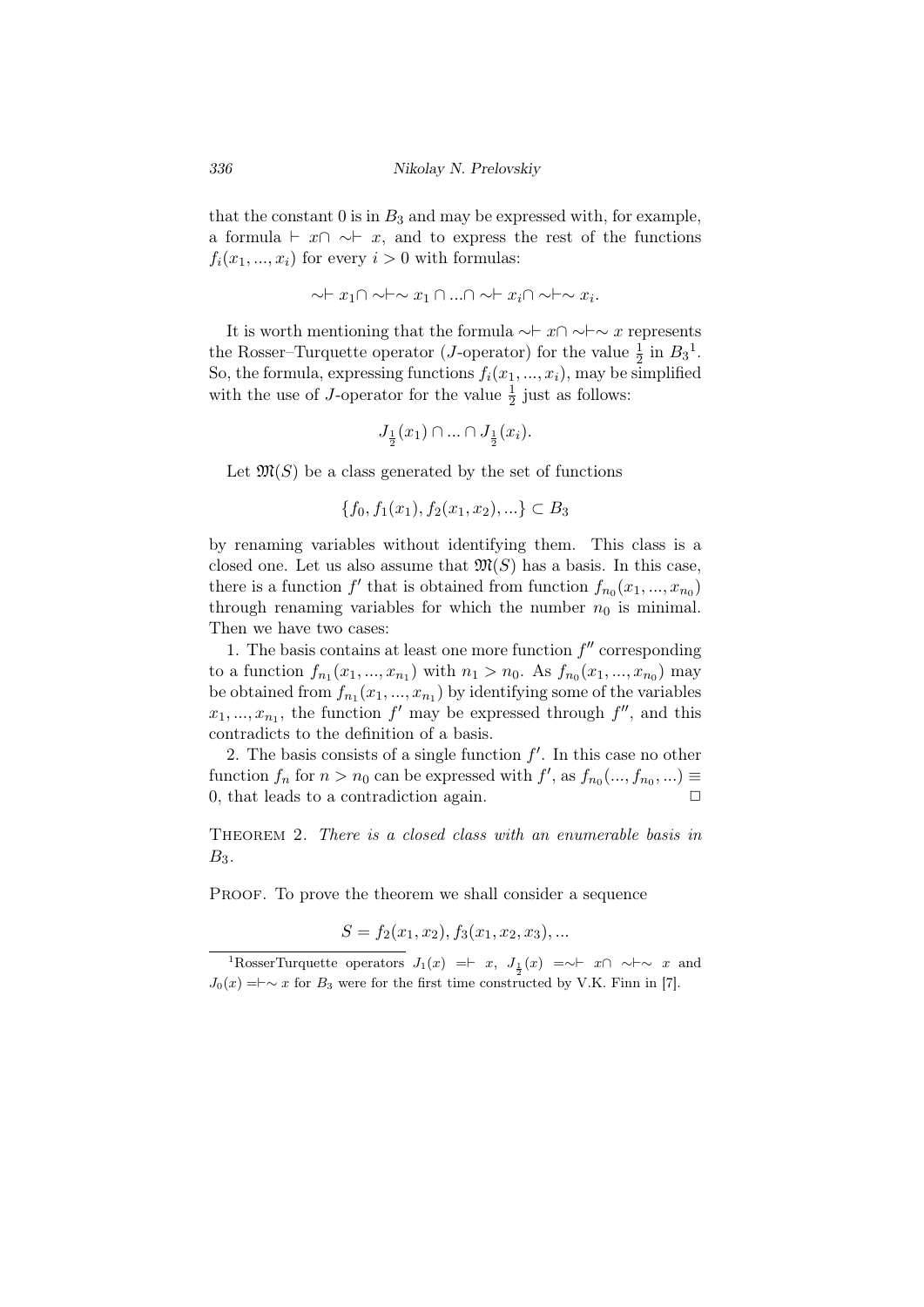of functions  $f_i(x_1, ..., x_i)$  in 3-valued logic of Post  $P_3$  for  $i \in$ *{*2*,* 3*, ...}*, which satisfy the following conditions:

$$
f_i(x_1, ..., x_i) = \begin{cases} 1 & \text{for } x_1 = ... = x_{j-1} = x_{j+1} = ... = x_i = \frac{1}{2}, \\ x_j = 1 \ (1 \le j \le i); \\ 0 & \text{otherwise.} \end{cases}
$$

Let us show that for every *i* these functions can be defined using the basic functions of *B*<sub>3</sub>. With this purpose for every  $x_j$  ( $1 \leq j \leq i$ ) and every *i* we shall consider the following formulae of  $B_3$ :

*F<sup>j</sup>* =*⊢ x<sup>j</sup> ∩*(*∼⊢ x*1*∩ ∼⊢∼ x*1)*∩...∩*(*∼⊢ xj−*1*∩ ∼⊢∼ xj−*1)*∩*(*∼⊢ xj*+1*∩ ∼⊢∼ xj*+1) *∩ ... ∩* (*∼⊢ xi∩ ∼⊢∼ xi*).

Then let *F* be the internal disjunction of formulae  $F_i$ :

$$
F=\bigcup_{1}^{i}F_{j}.
$$

For every fixed *i*, formulae *F* define functions  $f_i(x_1, \ldots, x_i)$  from *B*<sub>3</sub>. Thus, for example, for  $i = 2$ , there are only two formulae  $F_i$ , id est:  $F_1 = F_1 \cap (\sim \sim \sim x_2)$  and  $F_2 = F_2 \cap (\sim \sim \sim x_1)$ *x*<sub>1</sub>). Then  $F = F_1 \cup F_2$  is expressed in the following manner:

(*⊢ x*<sup>1</sup> *∩* (*∼⊢ x*2*∩ ∼⊢∼ x*2)) *∪* (*⊢ x*<sup>2</sup> *∩* (*∼⊢ x*1*∩ ∼⊢∼ x*1)).

It is easy to verify that the function  $f_2(x_1, x_2) \in B_3$  corresponding to this formula returns the value 1 only on two tuples  $\langle 1, \frac{1}{2} \rangle$  $\frac{1}{2}$  and  $\left\langle \frac{1}{2} \right\rangle$  $\frac{1}{2}$ , 1) of truth-values of variables *x*<sub>1</sub> and *x*<sub>2</sub>. On all other tuples of truth-values this function returns the value 0.

Thus, it is proven that for every *i* functions  $f_i(x_1, \ldots, x_i)$  are in *B*3.

Notation of formulae  $F_j$  and  $F$  may be simplified essentially if we use *J*-operators for the truth-values 1 and  $\frac{1}{2}$ :

$$
F'_j=J_1(x_j)\cap J_{\frac{1}{2}}(x_1)\cap\ldots\cap J_{\frac{1}{2}}(x_{j-1})\cap J_{\frac{1}{2}}(x_{j+1})\cap\ldots\cap J_{\frac{1}{2}}(x_i).
$$

Formula *F*, in this case, should be rewritten as the internal disjunction of all of the  $F'_{j}$ :

$$
F' = \bigcup_{1}^{i} F'_{j}.
$$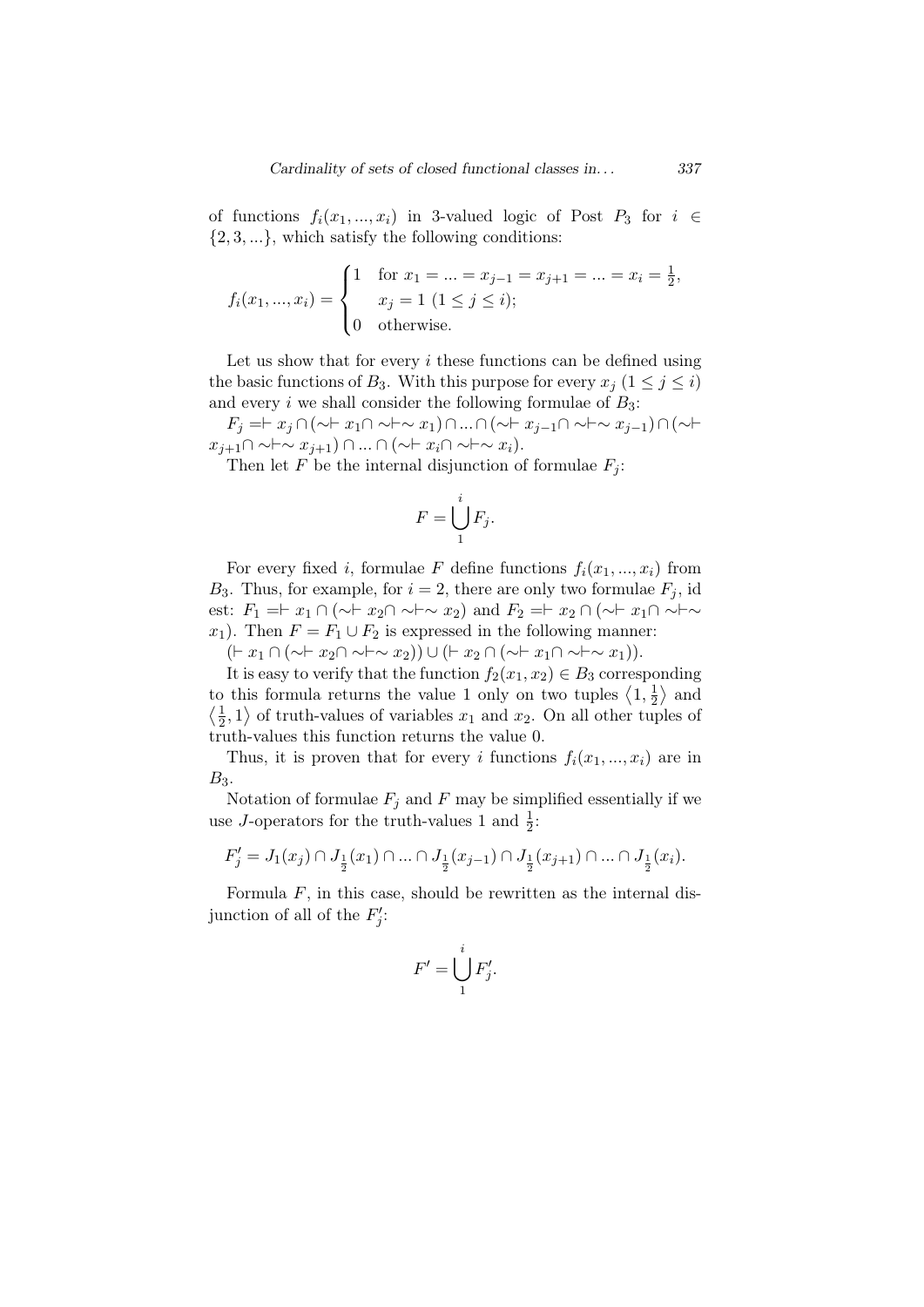Let  $\mathfrak{M}(S)$  be a closed class generated by the system of functions  ${f_2(x_1, x_2), f_3(x_1, x_2, x_3), ...}$ . We shall prove that this system is a basis for  $\mathfrak{M}(S)$ . It is sufficient to show that none of the functions  $f_m(x_1, \ldots, x_m)$  in this class can be expressed only with functions

$$
\{f_2(x_1, x_2), f_3(x_1, x_2, x_3), \ldots\} \setminus \{f_m(x_1, ..., x_m)\},\
$$

id est there is no representation:

$$
f_m(x_1, ..., x_m) = \mathfrak{A}[f_2, ..., f_{m-1}, f_{m+1}, ...].
$$

The formula  $\mathfrak{A}[f_2, ..., f_{m-1}, f_{m+1}, ...]$  may be rewritten as:

$$
\mathfrak{A}[f_2, ..., f_{m-1}, f_{m+1}, ...] =
$$
  
=  $f_r(\mathfrak{B}_1[f_2, ..., f_{m-1}, f_{m+1}, ...], ..., \mathfrak{B}_r[f_2, ..., f_{m-1}, f_{m+1}, ...]).$ 

Using the first equation, we have:

$$
f_m(x_1, ..., x_m) =
$$
  
=  $f_r(\mathfrak{B}_1[f_2, ..., f_{m-1}, f_{m+1}, ...], ..., \mathfrak{B}_r[f_2, ..., f_{m-1}, f_{m+1}, ...]).$ 

Let us observe three possible cases:

1. At least two of the formulae among

$$
\mathfrak{B}_{1}[f_{2},...,f_{m-1},f_{m+1},...],...,\mathfrak{B}_{r}[f_{2},...,f_{m-1},f_{m+1},...],
$$

where  $r \geq 2$ , do not coincide with symbols of variables. In this case, for every m-tuple  $\langle \alpha_1, ..., \alpha_m \rangle$  of truth-values of variables  $x_1, ..., x_m$ , there are values 1 or 0 on corresponding argument places of the function

$$
f_r(\mathfrak{B}_1[f_2,...,f_{m-1},f_{m+1},...],...,\mathfrak{B}_r[f_2,...,f_{m-1},f_{m+1},...]),
$$

and this function, according to its definition, will be equivalent to 0. That is a contradiction to the hypothesis that the function  $f_m(x_1, \ldots, x_m)$  may be expressed only with functions from

$$
\{f_2(x_1, x_2), f_3(x_1, x_2, x_3), \ldots\} \setminus \{f_m(x_1, ..., x_m)\},\
$$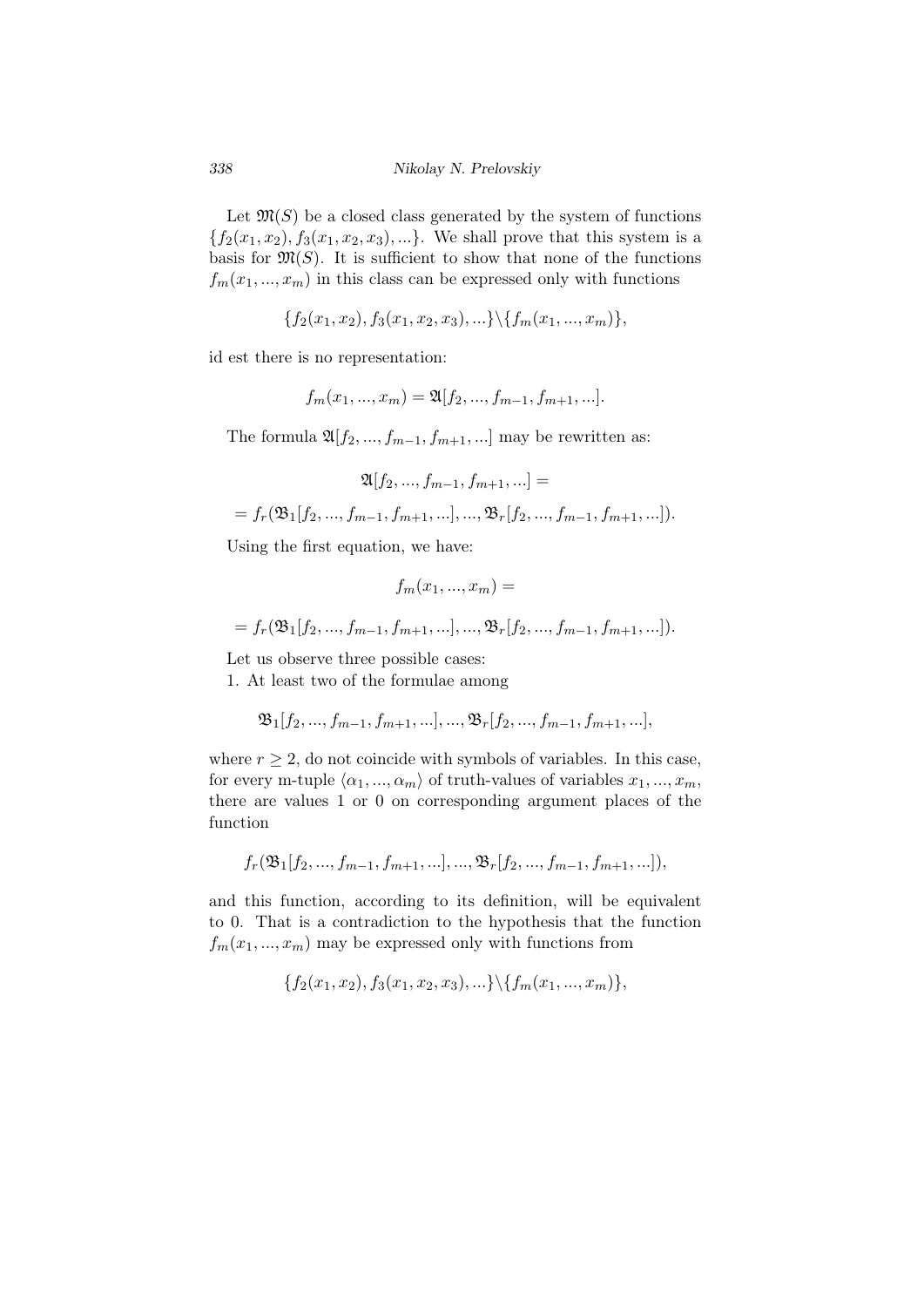as no function in the set

$$
\{f_2(x_1, x_2), f_3(x_1, x_2, x_3), \ldots\}
$$

is equivalent to 0.

2. Only one formula B*<sup>s</sup>* among

$$
\mathfrak{B}_{1}[f_{2},...,f_{m-1},f_{m+1},...],...,\mathfrak{B}_{r}[f_{2},...,f_{m-1},f_{m+1},...]
$$

does not coincide with a symbol of variable. In this case, functions corresponding to the rest of the formulae in this list are equivalent to variables, and, as  $r \geq 2$ , there is at least one formula  $\mathfrak{B}_p \equiv x_q$ . Let us consider an *m*-tuple  $\langle \alpha_1, ..., \alpha_m \rangle$  of truth-values for variables  $x_1, ..., x_m$  such that  $\alpha_1 = ... = \alpha_{q-1} = \alpha_{q+1} = ... = \alpha_m = \frac{1}{2}$  $\frac{1}{2}$ , and  $\alpha_q = 1$ . On this ordered set of truth-values the function corresponding to the formula  $\mathfrak{B}_s$  returns the value 1 or 0. Then on the *m*-tuple  $\langle \alpha_1, ..., \alpha_m \rangle$  of truth-values for variables  $x_1, ..., x_m$  in the function

$$
f_r(\mathfrak{B}_1[f_2, ..., f_{m-1}, f_{m+1}, ...], ..., \mathfrak{B}_r[f_2, ..., f_{m-1}, f_{m+1}, ...])
$$

there are at least two argument places having truth-values which do not coincide with  $\frac{1}{2}$ . Therefore, the right part of the equation is equal to 0, and its left part must, according to definition of the function  $f_m(x_1, ..., x_m)$ , be equal to 1 which is impossible.

3. All of the formulae among

$$
\mathfrak{B}_{1}[f_{2},...,f_{m-1},f_{m+1},...],...,\mathfrak{B}_{r}[f_{2},...,f_{m-1},f_{m+1},...]
$$

are equivalent to symbols of variables. Then  $r > m$ , and there are at least two entries of some variable  $x_p$  in the formula expressing the function  $f_m(x_1, ..., x_m)$ . Considering the ordered *m*tuple  $\langle \alpha_1, ..., \alpha_m \rangle$  of truth-values for variables  $x_1, ..., x_m$  such that  $\alpha_1 = ... = \alpha_{p-1} = \alpha_{p+1} = ... = \alpha_m = \frac{1}{2}$  $\frac{1}{2}$  and  $\alpha_p = 1$ , we find out again that the right part of the corresponding equation is equal to 0, and its left part is equal to 1 which is impossible.

All three cases lead to contradiction. Therefore, none of the functions  $f_m(x_1, ..., x_m)$  where  $m \geq 2$  can be represented as a formula using only functions from

$$
\{f_2(x_1, x_2), f_3(x_1, x_2, x_3), \ldots\} \setminus \{f_m(x_1, \ldots, x_m)\}.
$$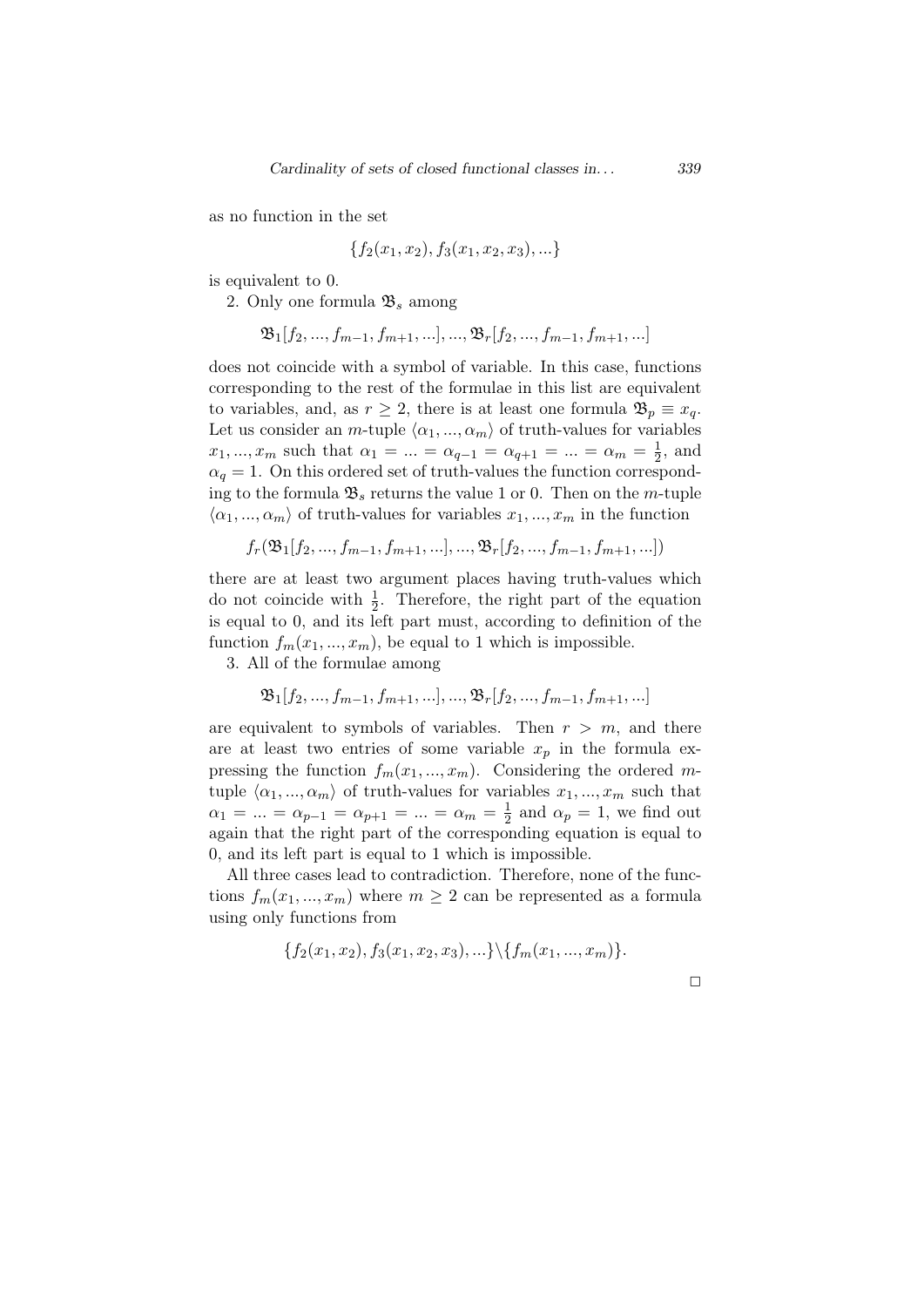This theorem allows to prove one of the main results of this paper, that the set of closed classes in  $B_3$  has the cardinality of continuum. The method for proving this result is the same with the strategy used by Yu.I. Yanov and A.A Muchnik, to prove continuality of the set of closed classes of functions in *k*-valued logics of Post  $P_k$ , for all  $k \geq 3$ .

Theorem 3. *The class of functions of B*<sup>3</sup> *contains a continuum of different closed sets.*

PROOF. The upper bound for cardinality of the set of closed classes in *B*<sup>3</sup> coincides with cardinality of the set of all subsets of functions in  $B_3$ . As the set of functions in  $B_3$  is enumerably infinite, the set of all subsets of this set has the cardinality of continuum.

To obtain the lower bound for cardinality of the set of closed classes in  $B_3$  it is enough to consider the closed class  $\mathfrak{M}(S)$  constructed in the previous theorem. This class has a basis

$$
\{f_2(x_1, x_2), f_3(x_1, x_2, x_3), \ldots\}.
$$

For every sequence  $S' = s_1, s_2, \dots$  of natural numbers, where  $2 \leq$  $s_1 \leq s_2 \leq \dots$ , let us consider a closed class  $\mathfrak{M}(S')$  which has a following set of functions as its basis:

$$
\{f_{s_1}(x_1,...,x_{s_1}), f_{s_2}(x_1,...,x_{s_2}),...\}.
$$

It is obvious that

$$
\mathfrak{M}(s_1, s_2, \ldots) \neq \mathfrak{M}(s'_1, s'_2, \ldots),
$$

if  ${s_1, s_2, \ldots} \neq {s'_1, s'_2, \ldots}.$ 

Consequently, the set of closed classes  $\{\mathfrak{M}(S')\}$  in the set of closed classes of  $B_3$  is continual.  $\Box$ 

A question arises, whether existence of a set

$$
\{f_2(x_1, x_2), f_3(x_1, x_2, x_3), \ldots\}
$$

of functions defined in the previous manner in a functional class of some 3-valued logic is necessary for this logic to contain a continuum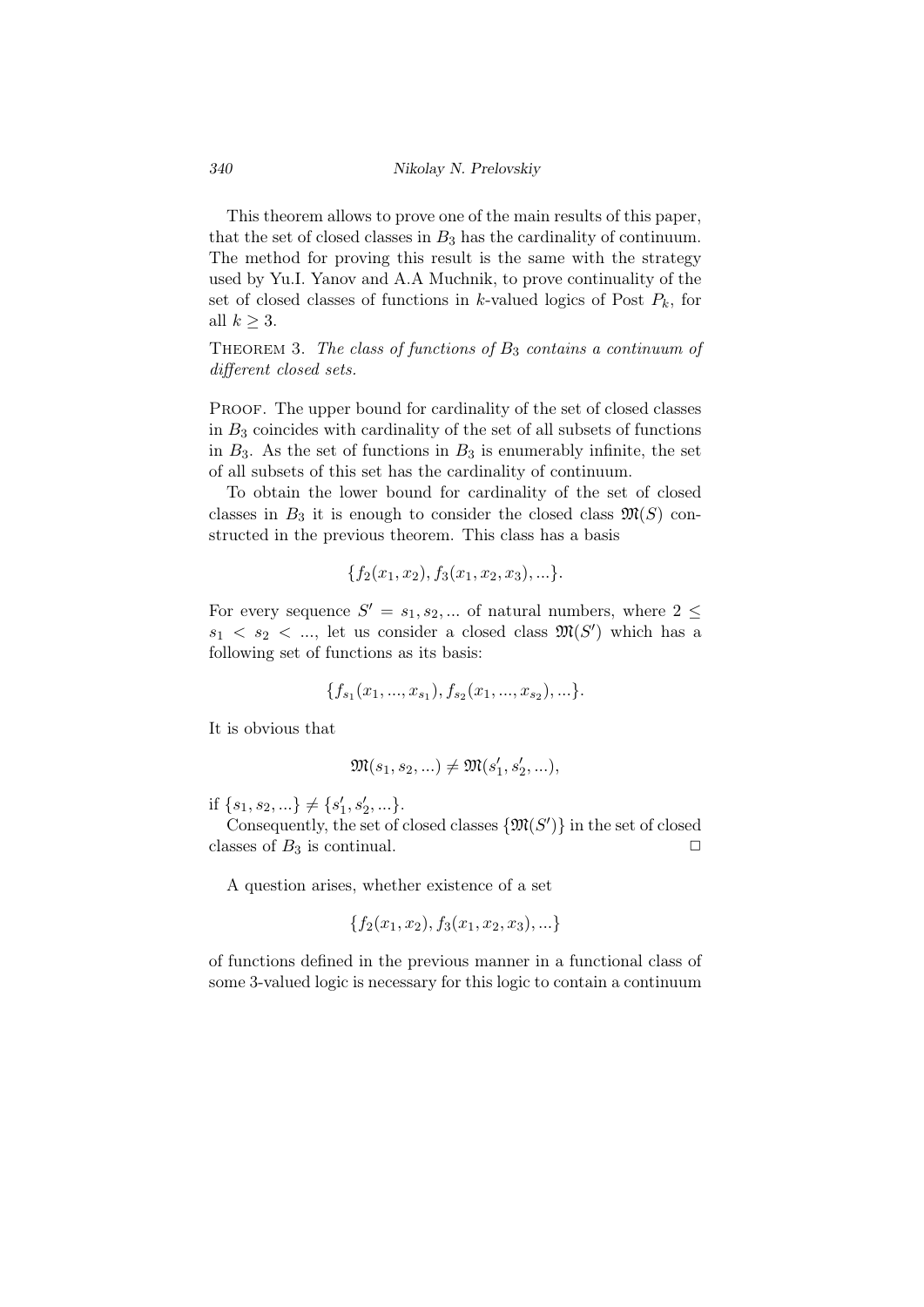of different closed classes. In general, the answer to this question is 'wrong', as the above-formulated definition of the sequence *S* of functions  $f_i(x_1, \ldots, x_i)$  ( $i \geq 2$ ) is, in a certain sense, too strong, because it requires possibility to use at least two *J*-operators, as we can do in *B*3. But prerequisites of this definition may be weakened essentially, so that we shall be able to prove one of the key theorems of this paper about continuality of the set of closed classes in 3 valued logic of Hallden *H*3.

The basic connectives of logic *H*<sub>3</sub> are those in the set  $\{\sim, J_{\frac{1}{2}}, \cap, \cup\}$ (for example, see  $[1, p. 57]$ ).

Theorem 4. *The set of closed functional classes in H*<sup>3</sup> *contains a class, which has no basis.*

PROOF. The sequence of functions

$$
S = f_0, f_1(x_1), f_2(x_1, x_2), \dots
$$

is defined, using Rosser–Turquette operator  $J_1(x)$ , just as it was 2 done in Theorem 1. The rest of the proof is completely analogous to the proof of Theorem 1.  $\Box$ 

Theorem 5. *The class of functions in H*<sup>3</sup> *contains a closed class, which has an enumerable basis.*

PROOF. To prove the theorem, consider a sequence

$$
S = f_2(x_1, x_2), f_3(x_1, x_2, x_3), \dots
$$

of functions  $f_i(x_1, ..., x_i)$  of 3-valued logic of Post  $P_3$ , for  $i \in$ *{*2*,* 3*, ...}*, satisfying the following definition:

$$
f_i(x_1, ..., x_i) = \begin{cases} 1 & \text{if } x_1 = ... = x_{j-1} = x_{j+1} = ... = x_i = \frac{1}{2}, \\ x_j \in \{1, 0\} \ (1 \le j \le i); \\ 0 & \text{otherwise.} \end{cases}
$$

Let us show that such functions may be defined using the basic functions of  $H_3$ , for each *i*. With this purpose we need to consider, for every  $x_j$  ( $1 \leq j \leq i$ ) and every *i*, the following formulae of  $H_3$ :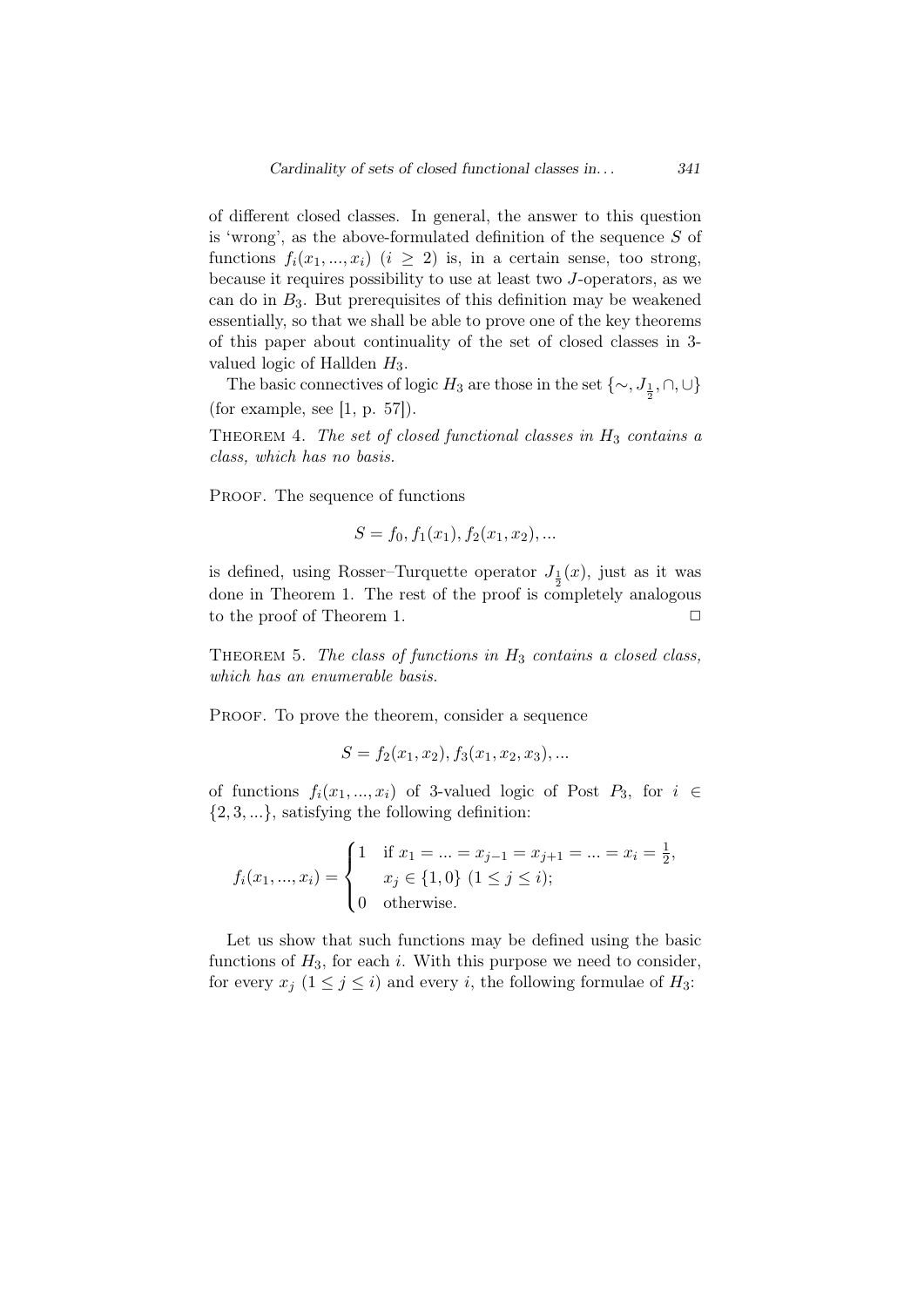$F_j = \sim J_{\frac{1}{2}}(x_j) \cap J_{\frac{1}{2}}(x_1) \cap ... \cap J_{\frac{1}{2}}(x_{j-1}) \cap J_{\frac{1}{2}}(x_{j+1}) \cap ... \cap J_{\frac{1}{2}}(x_i).$ Then, for every *i*, let *F* be the internal disjunction of all of the formulae  $F_i$ :

$$
F=\bigcup_{1}^{i}F_{j}.
$$

The rest of the proof is analogous to the corresponding proof for  $B_3.$ 

Theorem 6. *There is a continuum of different closed functional classes among functions of*  $H_3$ .

PROOF. The proof of this theorem is identical with the corresponding proof for  $B_3$ .

It is worth mentioning that proofs of theorems 4–6 do not depend on proofs of theorems 1–3, and, as  $H_3$  is precomplete in  $B_3$ , the former of them may be viewed as independent proofs of corresponding facts for  $B_3$ .

After proving these theorems one can suppose that enjoying the property of having a continuum of different closed functional classes for various multi-valued logics is rather a normal phenomenon, than a strange deviation, even for very weak multi-valued functional systems like  $H_3$ . If this hypothesis is true, it may be viewed as a new philosophical argument enforcing the thesis about qualitative difference between multi-valued logics and classical bivalent logic.

## References

- [1] Karpenko A. S., *Development of Multivalued Logic*. М.: URSS, 2010 (in Russian).
- [2] Karpenko A. S., Continuality of 3-Valued Logics: Problems and Hypotheses, *Logical Investigations* 16:127–133, 2010. (in Russian)
- [3] Muchnik A. A., Yanov Yu. I., On Existence of *k*-valued Closed Classes, Which Have no Finite Bases, *Proceedings of Academy of Sciences USSR* 127(1):44–46, 1959 (in Russian).
- [4] RATSA M. F., On Functional Completeness of Propositional Intuitionistic Logic, *Problems of Cybernetics* 39:107–150, 1982 (in Russian).